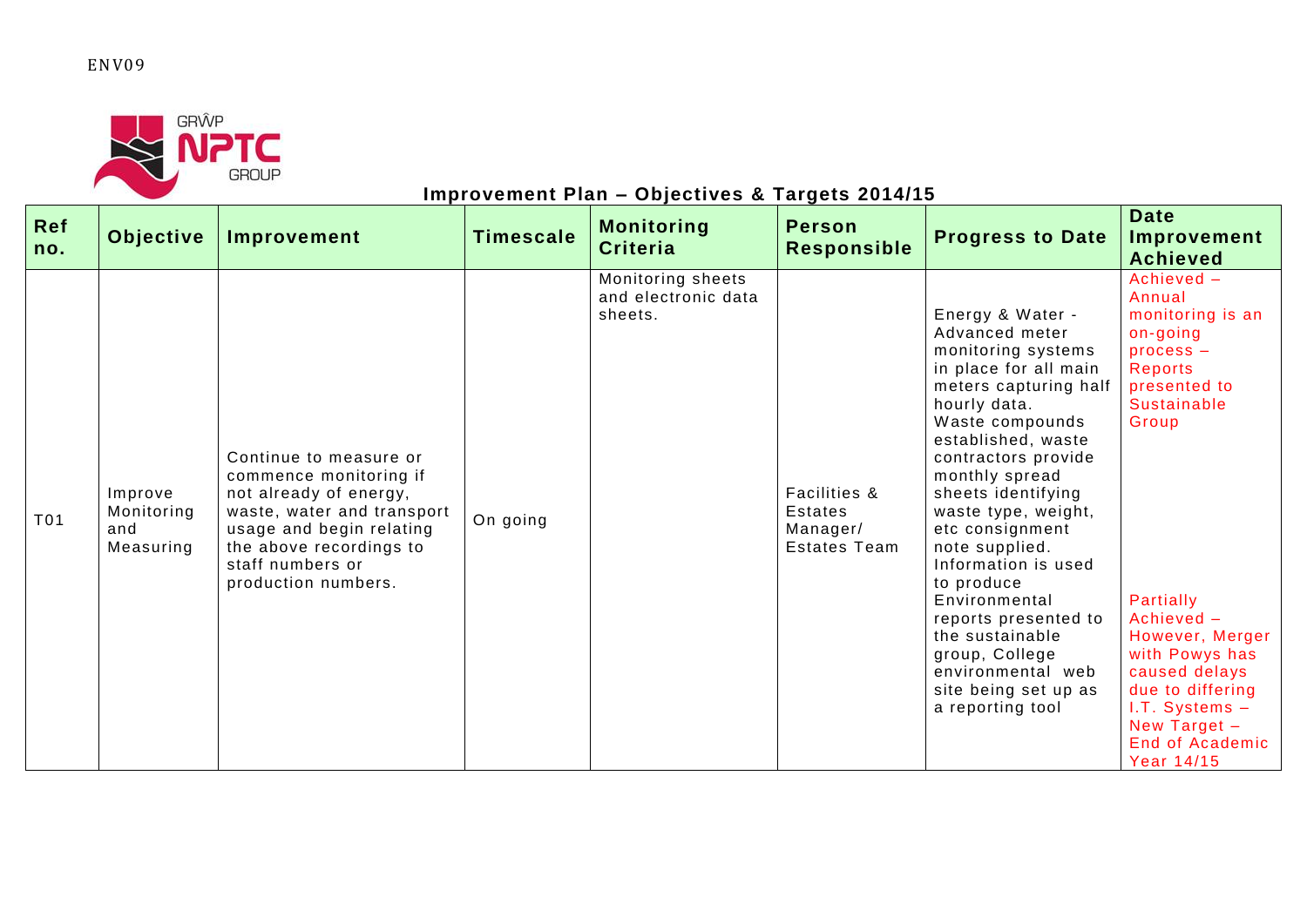| Ref no. | Objective | Improvement                                                                                         | Timescale | <b>Monitoring Criteria</b> | Person<br>Responsible                                                                                      | <b>Progress to Date</b>                                                                                                                                                                                                                                                                                                                                                                                                                                     | <b>Date</b><br>Improvement<br>Achieved                                                                                                                                                                                                                                      |
|---------|-----------|-----------------------------------------------------------------------------------------------------|-----------|----------------------------|------------------------------------------------------------------------------------------------------------|-------------------------------------------------------------------------------------------------------------------------------------------------------------------------------------------------------------------------------------------------------------------------------------------------------------------------------------------------------------------------------------------------------------------------------------------------------------|-----------------------------------------------------------------------------------------------------------------------------------------------------------------------------------------------------------------------------------------------------------------------------|
|         |           | Start monitoring<br>consumption of materials.<br>Possibly begin with paper,<br>plastics and metals. | On going  | Monitoring sheets.         | Facilities &<br>Estates<br>Manager/<br>Estates Team/<br>ISS college<br>appointed<br>cleaning<br>contractor | Containers for<br>recycling Paper,<br>Plastic bottles &<br>Cans have been<br>located around the<br>college and are<br>emptied daily by<br>ISS.<br>The number of bags<br>are recorded weekly.<br>The recycle company<br>collects bags of<br>cans; office paper<br>etc weekly<br>Cardboard recycling<br>bins are also on site<br>and emptied weekly<br>by the LA. Scrap<br>metal needs to be<br>assessed as it is the<br>responsibility of<br>each department | Partially<br>$achieved -$<br>information<br>relating to scrap<br>and other waste<br>materials is<br>being recorded $-$<br>Recycling by the<br><b>Cleaners</b><br>(Paper/Cans/<br>Plastic) and<br>information<br>relayed to<br>Estates.<br>Monitoring is<br>ongoing annually |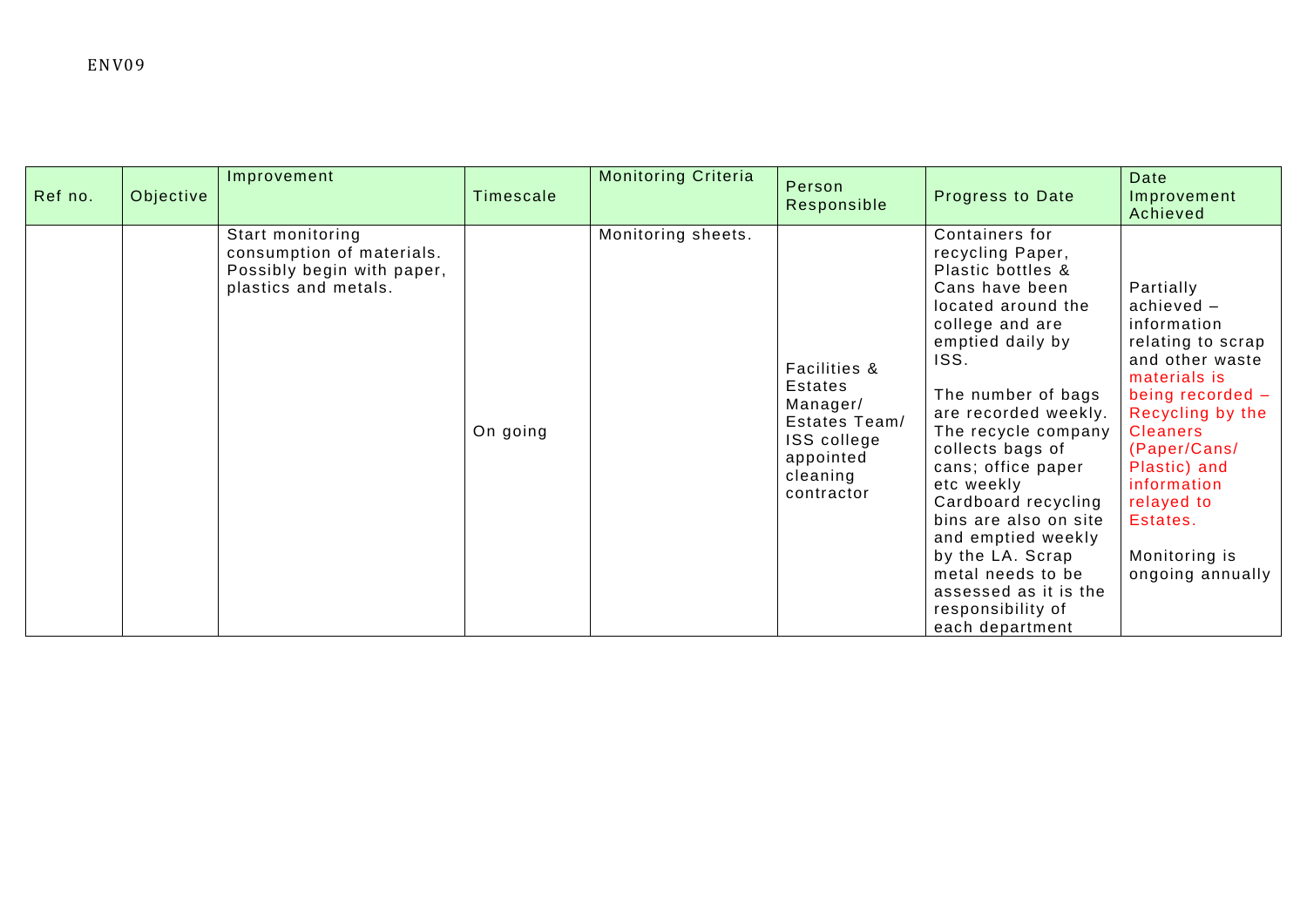| Ref<br>no. | Objective | Improvement                                                                                                                               | Timescale  | <b>Monitoring Criteria</b>                                               | Person<br>Responsible                                                         | <b>Progress to Date</b>                                                                                                                                   | Date<br>Improvement<br>Achieved                                                                                      |
|------------|-----------|-------------------------------------------------------------------------------------------------------------------------------------------|------------|--------------------------------------------------------------------------|-------------------------------------------------------------------------------|-----------------------------------------------------------------------------------------------------------------------------------------------------------|----------------------------------------------------------------------------------------------------------------------|
|            |           | Monitor and record staff<br>that have undergone<br>environmental training and<br>compare to Nolan uPVC's<br>environmental<br>performance. | On going   | Monitoring sheets,<br>electronic data<br>sheets and training<br>records. | Vice Principal<br>operations/<br>F&E Manager/<br>Staff<br>Development         | VPO & F&E Manager<br>have been trained to<br>carry out Internal EMS<br>Audits. Also internal<br>audits are undertaken<br>by college appointed<br>auditors | Partially<br>$achieved -$<br><b>Training for</b><br>Internal<br>Auditors to<br>be reviewed                           |
|            |           | Implement environmental<br>internal audits.                                                                                               | <b>TBA</b> | Monitoring sheets,<br>electronic data<br>sheets and training<br>records. | Sustainable<br>working Group/<br>Vice Principal<br>operations/<br>F&E Manager | An action Plan with<br>timescales carrying<br>out internal audit<br>needs to be drafted<br>for approval                                                   | Delayed due<br>to Merger $-$<br>Timescale<br>TBA at next<br><b>Sustainable</b><br>Meeting                            |
|            |           | Begin monitoring Carbon<br>Footprint more closely.                                                                                        | On going   | Monitoring sheets,<br>electronic data<br>sheets                          | F&E Manager                                                                   | As part of the energy<br>monitoring report<br>carbon foot print<br>comparisons are<br>carried out against<br>previous years data                          | Achieved -<br>This is an<br>Annual<br>$Target - F&E$<br>Manager<br>Reports back<br>to<br><b>Sustainable</b><br>Group |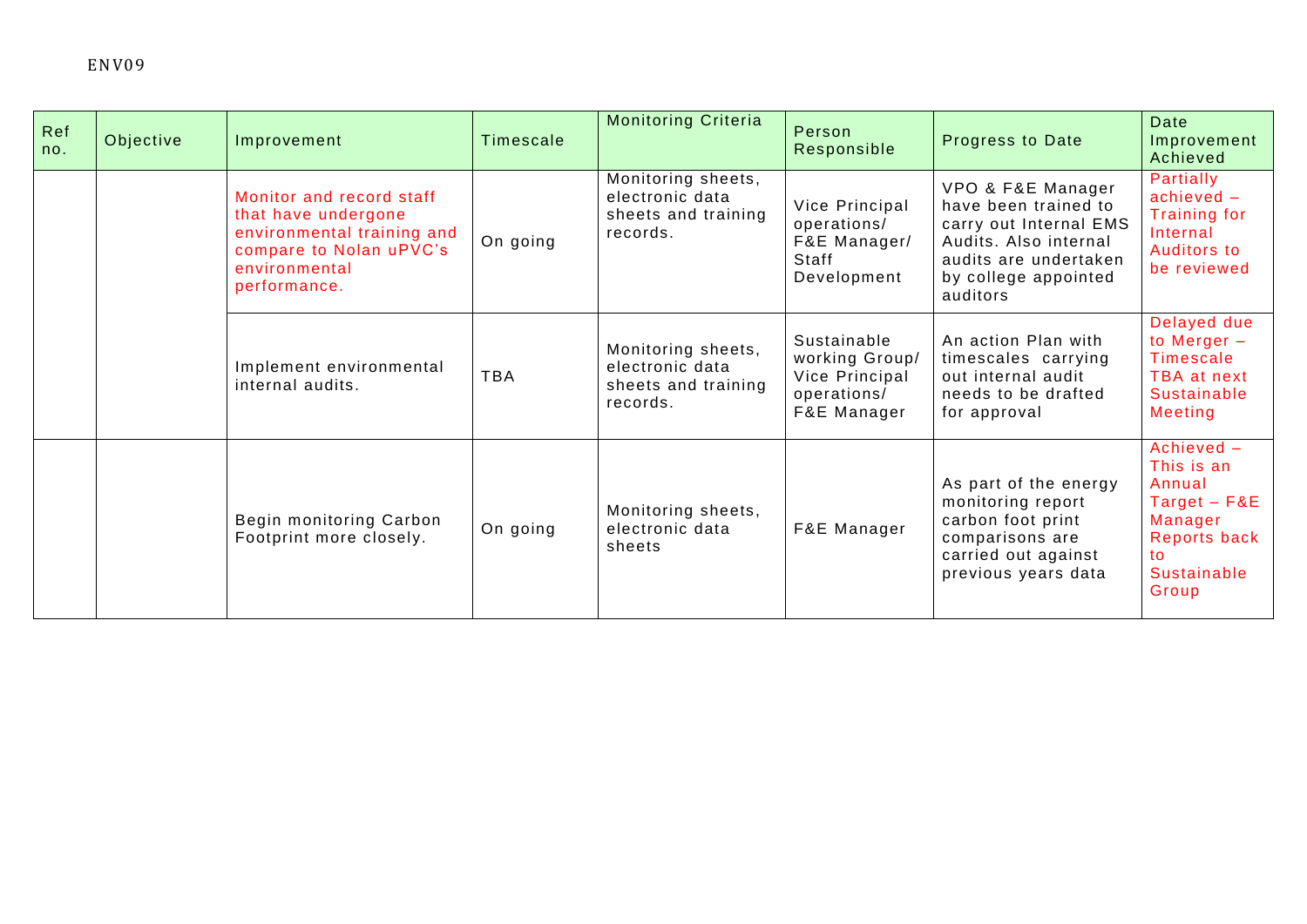| Ref<br>no. | Objective                          | Improvement                                                                                                                                                                                                                         | Timescale | <b>Monitoring Criteria</b>                                                                                          | Person<br>Responsible                       | <b>Progress to Date</b>                                                                                                                                                                                                                                                                                                                                                                                                                                                                                                                               | <b>Date</b><br>Improvement<br>Achieved                                                                                                                           |
|------------|------------------------------------|-------------------------------------------------------------------------------------------------------------------------------------------------------------------------------------------------------------------------------------|-----------|---------------------------------------------------------------------------------------------------------------------|---------------------------------------------|-------------------------------------------------------------------------------------------------------------------------------------------------------------------------------------------------------------------------------------------------------------------------------------------------------------------------------------------------------------------------------------------------------------------------------------------------------------------------------------------------------------------------------------------------------|------------------------------------------------------------------------------------------------------------------------------------------------------------------|
|            | Reduce<br>Consumption<br>of Energy | <b>Lighting Motion Sensors</b><br><b>Energy Efficient LED's</b><br>Absolute System<br>(Automatic shutdown for<br>Learner PCs)<br>Timing Switches on<br>vending machines<br>Improve efficiency of<br>heating and cooling<br>systems. | Ongoing   | Enica System to<br>check consumption<br>Physical checks by<br>Caretakers<br>System checks by<br><b>Tech Support</b> | F & E Manager<br>Caretakers<br>Tech Support | $\bullet$ Annual 5%<br>reduction targeted<br>Identify areas<br>$\bullet$<br>where motion<br>sensors can be<br>fitted<br>• Absolute software<br>package installed<br>April 2013 to<br>shutdown student<br>PC's after 9.00pm-<br>performance being<br>monitored<br>• install timing<br>switches to vending<br>machines<br>• boiler heating<br>controls to be<br>adjusted to improve<br>efficiency<br>• raise staff &<br>student awareness<br>of the methods for<br>retaining heat or<br>cooling methods<br>when opening/<br>closing doors &<br>windows. | Ongoing<br>$monitoring -$<br>Where<br>possible LED<br>replacement<br>light units<br>are installed<br>$-$ Electrician<br>to report on<br>efficiency<br>difference |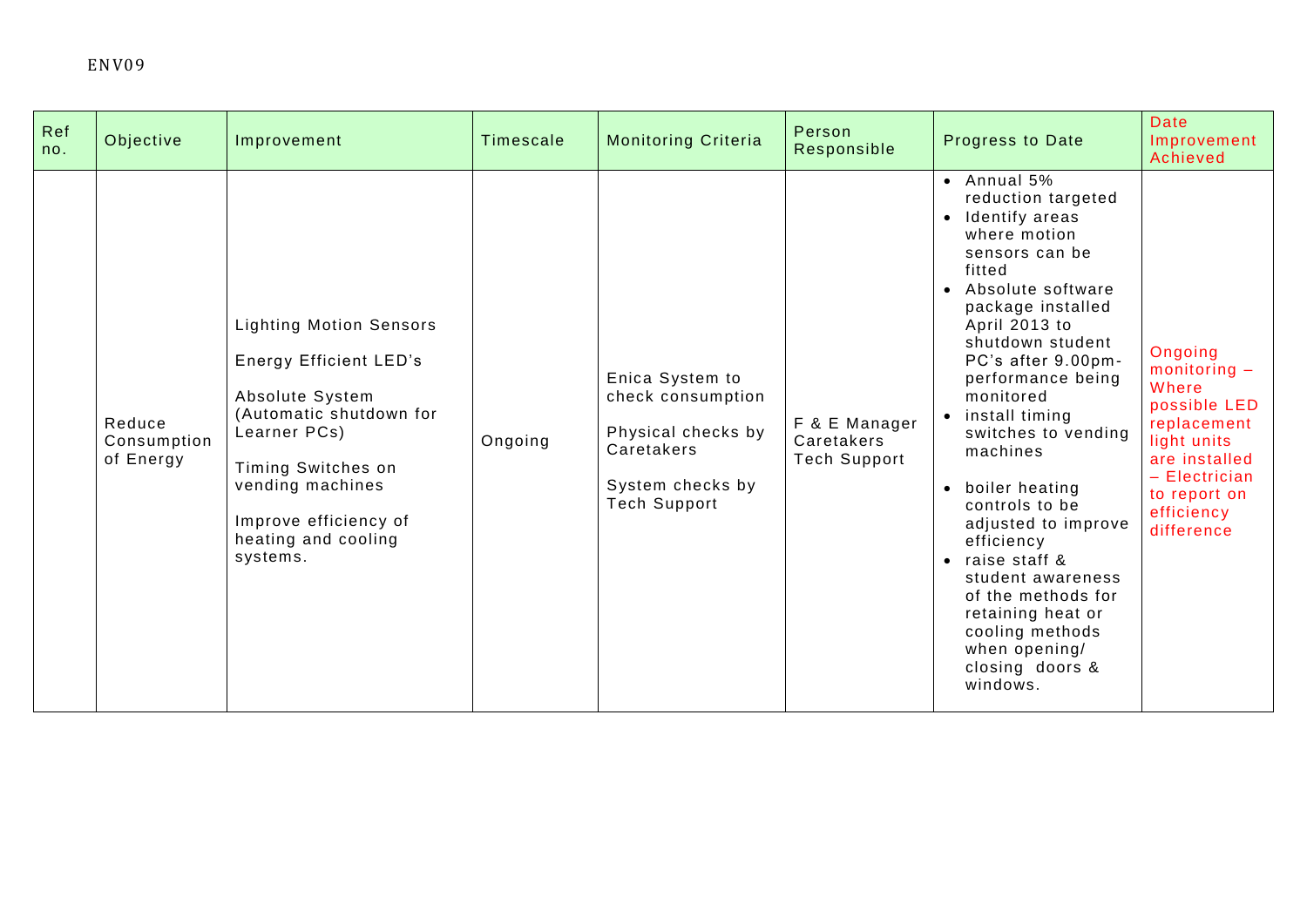| Ref<br>no. | Objective                                    | Improvement                                                                                                                                                                   | Timescale | Monitoring<br>Criteria                                                                     | Person<br>Responsible       | Progress to Date                                                                                                                                                                       | Date<br>Improvement<br>Achieved                                                                                                                                                                              |
|------------|----------------------------------------------|-------------------------------------------------------------------------------------------------------------------------------------------------------------------------------|-----------|--------------------------------------------------------------------------------------------|-----------------------------|----------------------------------------------------------------------------------------------------------------------------------------------------------------------------------------|--------------------------------------------------------------------------------------------------------------------------------------------------------------------------------------------------------------|
|            | Reduce Water<br>Consumption                  | Waterless urinals<br>Rainwater harvesting<br>(Llandarcy)<br>Flow restricting devices on<br>showers and taps<br>Introduce further data<br>loggers to monitor<br>consumption    | Ongoing   | Enica Software                                                                             | <b>F &amp; E</b><br>Manager | • Some waterless<br>urinals are installed<br>around the College<br>• Rainwater<br>harvesting at<br>Llandarcy in place<br>• Flow restrictors<br>working well                            | Ongoing<br>$improvement -$<br><b>Monitored</b><br>regularly                                                                                                                                                  |
|            | Improve Waste<br>Management<br>and Practices | Implement a monitoring<br>scheme for waste that<br>leaves the site in skips, in<br>order to work out weights<br>and percentages of<br>materials being recycled<br>and reused. | Ongoing   | Visual checks of<br>skips<br>Restricted<br>Access to Skips<br>Segregated Skips             | <b>F &amp; E</b><br>Manager | • Overall total<br>recycled waste has<br>increased by 1% in<br>three years (see<br>table in ENV02)<br>Regular reports of<br>weight and cost<br>sent by Contractor<br>to Estates Office | Ongoing<br>Monitoring $-$<br>reports come<br>with invoices<br>from Contractor<br>Daily checks of<br>skips by<br>Construction/<br><b>Estates Staff</b><br><b>CCTV</b> also<br>used to monitor<br>Fly tipping. |
|            | Improve<br>transport<br>efficiency           | Eco-kinetic Hire cars used<br>$(low / zero emissions)$ –<br>both long term hire and<br>hiring in.<br>Travel Plan being<br>promoted - including car<br>sharing                 | Ongoing   | Mileage logs in<br>long term<br>vehicles and<br>details kept in<br><b>Transport Office</b> | Mailroom<br>Supervisor      | • Improved data<br>gathering - mileage<br>now recorded for<br>every trip                                                                                                               | Monitoring is<br>Ongoing $-$<br>Vehicle useage<br>has increased.<br>due to merger<br>but Staff are<br>encouraged to<br>share vehicles<br>when travelling<br>to North<br><b>Campuses</b>                      |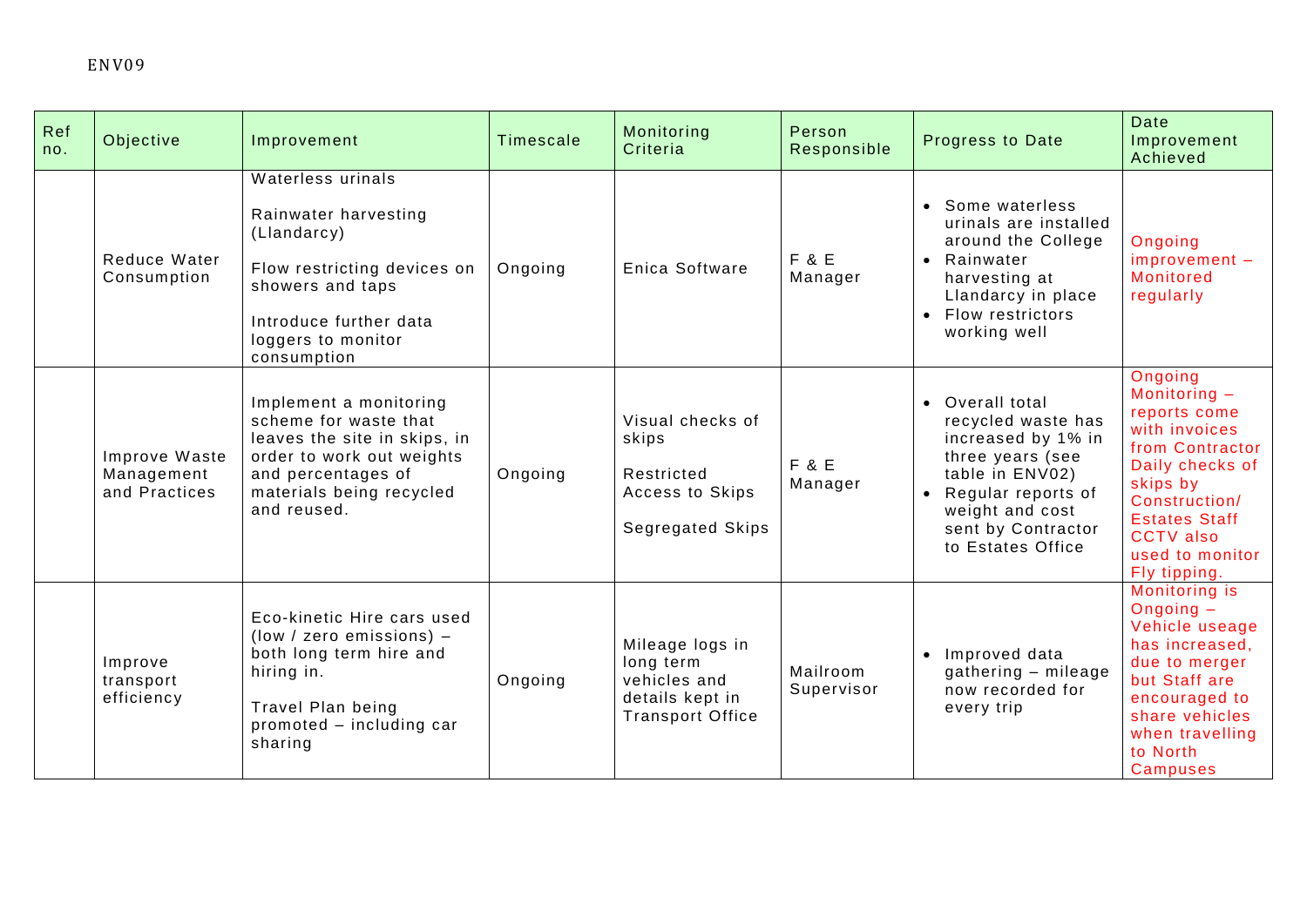| Ref<br>no. | Objective                                                                                                    | Improvement                                                                                                                                                                                                                                                                                                                         | Timescale | <b>Monitoring Criteria</b>                                                                                                                                                                                                                                                                                                 | Person<br>Responsible       | <b>Progress to Date</b>                                                                                                                                                         | Date<br>Improvement<br>Achieved                                                      |
|------------|--------------------------------------------------------------------------------------------------------------|-------------------------------------------------------------------------------------------------------------------------------------------------------------------------------------------------------------------------------------------------------------------------------------------------------------------------------------|-----------|----------------------------------------------------------------------------------------------------------------------------------------------------------------------------------------------------------------------------------------------------------------------------------------------------------------------------|-----------------------------|---------------------------------------------------------------------------------------------------------------------------------------------------------------------------------|--------------------------------------------------------------------------------------|
|            | Minimise<br>pollution Risk<br>and avoid<br>contamination<br>and pollution<br>incidents as far<br>as possible | Spillage kits ordered in<br>and readily available for<br>areas of potential spillage<br>(i.e. coolant / oils $-$<br>Engineering, oils in<br>catering)<br>Guidance provided to staff<br>and learners<br>Hazardous waste (i.e.<br>Asbestos) is dealt with via<br>specialist contractors<br>Chemicals are stored<br>securely locked up | Ongoing   | Estates have an<br>asbestos register -<br><b>Currently being</b><br>updated $-$<br><b>Contractors are</b><br>made aware of<br>hazardous materials<br>at Pre-Contract<br>Meetings and work<br>is not allowed to be<br>carried out where<br>asbestos could be<br>disturbed.<br>Spillage kits<br>ordered as they are<br>used. | F & E<br>Manager /<br>Staff | • Asbestos Register<br>available at Estates<br>• More training to be<br>set up for staff /<br>learners re: dealing<br>with spillages                                            | Asbestos<br>Register<br><b>Being</b><br>$Update -$<br>Spillage kits<br>to be ordered |
|            | Improve<br>environmental<br>awareness of<br>staff, students<br>and<br>stakeholders                           | <b>Environmental Policy</b><br>updated and included on<br>Staff and Learner Intranet.<br>Environmental information<br>included in inductions<br><b>Sustainability Group meets</b><br>monthly to discuss<br>improvements                                                                                                             | Ongoing   | Any changes in<br>legislation are<br>updated from F & E<br>Manager                                                                                                                                                                                                                                                         | F & E<br>Manager            | Policy on Intranet<br>• Info included in<br>inductions                                                                                                                          | Updated as<br>required                                                               |
|            | Improve<br>monitoring and<br>measuring                                                                       | Enica System is working<br>effectively with monthly<br>reports received at<br>Estates.<br>System is used to create<br>reports and highlight<br>trends in consumption                                                                                                                                                                | Ongoing   | System to be<br>monitored                                                                                                                                                                                                                                                                                                  | F & E<br>Manager            | • Reductions in<br>consumption due to<br>waterless urinals,<br>Absolute System,<br>energy efficient<br>lighting $etc -$<br>overall<br>improvement in<br><b>Carbon Footprint</b> | Ongoing<br>Monitoring                                                                |